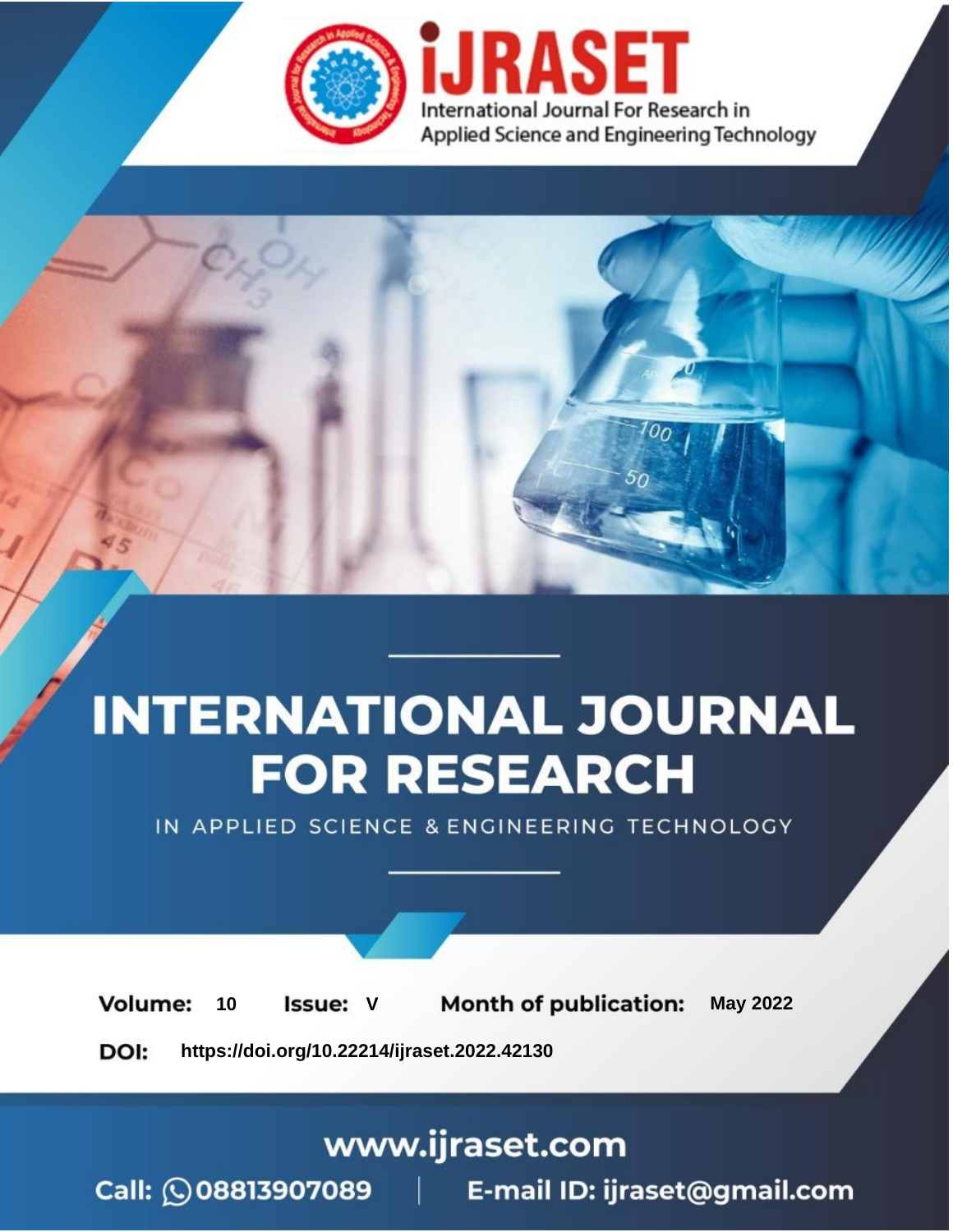

# **Stabilization of Black Cotton Soil by Using Rice Husk and Bagasse Ash**

Sagar Argade<sup>1</sup>, Sanchita Bamble<sup>2</sup>, Gautam Budharam<sup>3</sup>, Saurabh Patil<sup>4</sup>, Prasenkumar Saklecha<sup>5</sup>

*1, 2, 3, <sup>4</sup>B.E student, <sup>5</sup>Professor, Department of civil engineering, New horizon institute of technology and management, Maharashtra, India*

*Abstract: Black cotton soil is expansive type of soil that expands suddenly and starts swelling once it comes in contact with water. The strength of the soil is very poor due to its physical properties. Expansive soils exhibit improved response in behaviour with different types of stabilizers. Stabilization with admixtures is found to be an effective technique to improve the strength properties of the black cotton soil. During this study the potential of rice husk ash and bagasse ash are found to be useful admixtures to improve the strength properties of the expansive soil. The rice husk is an agricultural by-product from rice milling and bagasse ash is a sugarcane waste from sugar industry. In this research an approach is made to improve the properties of black cotton soil*  with combination of bagasse ash and rice husk ash. The results show substantial *improvement in engineering properties of black cotton soil with the admixtures.*

*Keywords: Black Cotton Soil, Rice Husk Ash, Bagasse Ash.*

# **I. INTRODUCTION**

For any land based, the inspiration is incredibly to support the whole structure, so as for the inspiration to be study the soil around it play really an essential role.Black cottons oil causes many problems to road. About 20% of the soil found in India is expansive in nature. In rainy season black cotton soil absorbs water which results into swelling and softening of soil. In addition to this it also becomes easily compressible. Black cotton soil has tendency to swell due to wet condition. In summer season, it shrinks and produces cracks.

Thus, as a result of this black cotton soil suffer from early failures in pavements with unevenness ruts, waves and corrugations are formed. It is proposed to study the causes of failure on black cotton soil. Typical behaviour of these soil under different climatic condition has made the constructions and pavements of roads not only expensive but also difficult.

The black cotton soil is very poor and undependable subgrade material. Hence, the main problems to treat the subgrade of soil itself such that the undesirable characteristics are modified by soil stabilization. Stabilization is the process of improving the engineering properties of the soil and making it more stable. In this study, industrial waste from sugarcane industry "Bagasse Ash" and agricultural waste from rice cultivation "Rice Husk Ash" to stabilize the soil.

### **II. OBJECTIVES**

- *A.* To examine the physical and engineering properties of black cotton soil.
- *B.* To compare the improvement of stabilization of black cotton soil with different percentage of bagasse ash and rice husk ash.
- *C.* To determine the best proportion of rice husk ash and bagasse ash for various tests and identify its practical applications.

### **III. LITERATURE REVIEW**

# *A. Hitesh Sant, ShubhamJain, RahulMeena (2016)*

This paper contains the investigation on black cotton soil with bagasse ash. Bagasse ash works as stabilizer for the black cotton soil.it is a byproduct of sugarcane after the incineration. Different mixes of ash with soil are considered here to get the maximum stability, maximum dry density, optimum moisture content, California bearing ratio and unconfined compressive strength.

# *B. AkankshaGautam and S.K. Mittal (2018)*

In this paper, they have examined the nature of black cotton soil and how their property affects the structure. The settlement, cracks, etc., are the reasons of failure of the structure. To ameliorate the stability of black cotton soil, they have presented the solution for it. They used cost effective material called "Bagasse" which is byproduct of sugarcane and for the improvisation of clayey soil's property they used "Coin Fiber". Also, they have conducted various tests to the rightful results.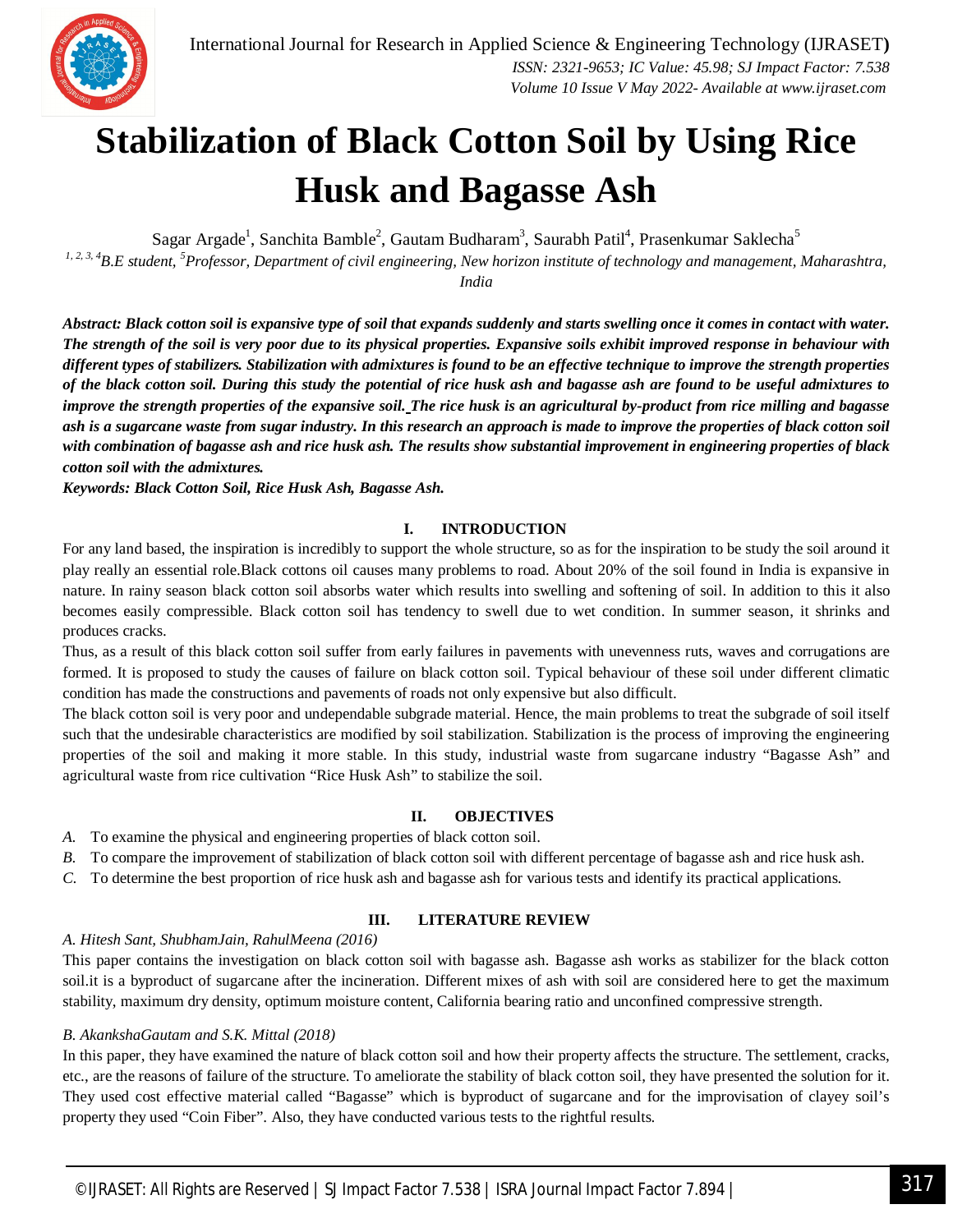

 *ISSN: 2321-9653; IC Value: 45.98; SJ Impact Factor: 7.538 Volume 10 Issue V May 2022- Available at www.ijraset.com*

# *C. Jay Prakash, Kusum kumara, VijayKumar (2017)*

They have presented a study which gives the brief about soil stabilization using rice husk ash. Studied on the chemical stabilization using cement, lime etc. Knows that they are harmful for environment as well as for soil. After analysing the factors of chemical stabilization, they come ion the solution for soil stabilizations 'Rice Husk'. The material 'Rice Husk' is not expensive also it is waste material from paddy crop. The rice husk ash contains good amount of silica which is one content who stabilize the soil.

# *D*. *AkashKumar, EktaMestry, Priya jambhulkar, DarshanaJadhav (2019)*

This paper presented a study which give detail investigation of 'Black Cotton Soil' and they choose 'Rice Husk Ash' which contains silica and additional material as lime. In most part of India, lands have black cottons oil. For the study they have chosen Nashik, Shinde village as study area. Black Cotton Soil has unstable behaviour because of its physical and chemical properties. By using Rice Husk Ash and lime stabilization of soil improves its physical and chemical properties which balances and improves the strength of soil.

### **IV. MATERIALS**

#### *A. Black cotton soil*

Black cotton soil has a huge problem of volume changes as swelling due to excessive amount of water mainly on rainy days and shrinkage due to evaporation mainly on summer days. To reduce these problems in particular seasons or have a permanent solution to such a problem the soil has to stabilize.

Black cotton soil is found in Gujarat, Maharashtra, Karnataka, Madhya Pradesh regions of India



Fig.1 Black cotton soil

### *B. Bagasse Ash*

Bagasse is a by-product or waste from the sugarcane industry that is burned to some temperature and formed sugarcane bagasse ash. This bagasse ash is used for different purposes. The bagasse ash contains a large amount of silica, potassium, calcium, iron, alumina, and carbon which are similar to the chemical composition of traditional stabilizers (cement or lime). So it can be used as a replacement for cement or lime. It is also beneficial to the environment because the amount of production of bagasse is increased nowadays.



Fig.2 Bagasse ash

#### *C. Rice husk ash*

It is also a by-product of rice from rice milling in the rice production areas. The rice husk ash contains approximately 65- 90% of silica, which is highly chemically reactive. It is also used as a replacement for traditional stabilizers.



Fig.3 Rice husk ash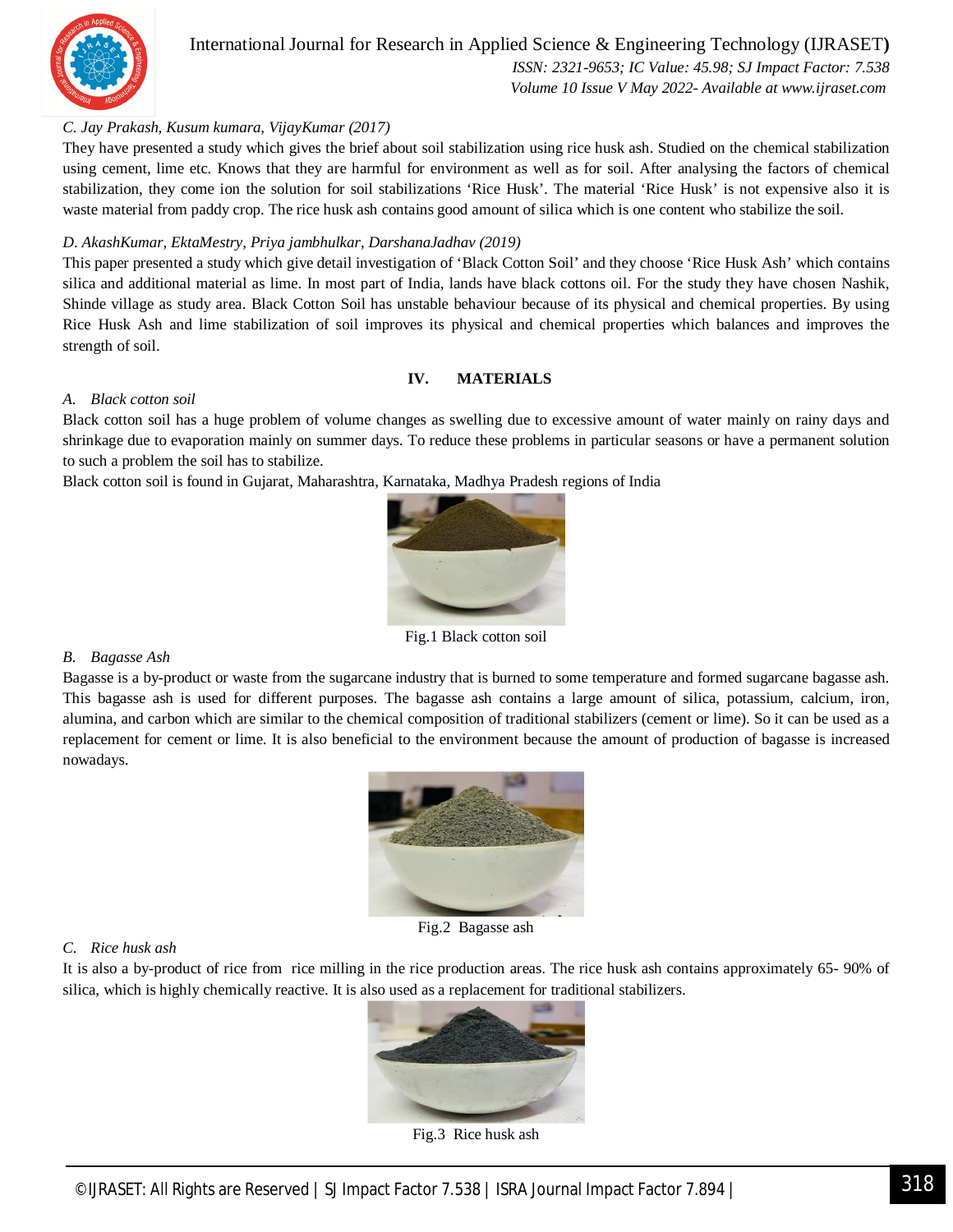

 *ISSN: 2321-9653; IC Value: 45.98; SJ Impact Factor: 7.538 Volume 10 Issue V May 2022- Available at www.ijraset.com*

# **V. METHODOLOGY**

The various works done are given below:

- *1)* Collection of black cotton soil from Satara district.
- *2)* Buying admixtures from online store.
- *3)* Study of properties of soil and admixtures.
- *4)* Preparing samples of different proportion for testing.
- *5)* Using our college instrument test was conducted.
- *6)* Result analysis and comparison of normal black soil and black cotton soil with admixtures**.**

# **VI. TEST RESULTS AND DISCUSSIONS**

| Table I: Liquid Limit Test |                   |            |            |           |  |
|----------------------------|-------------------|------------|------------|-----------|--|
| SR.NO                      | Soil              | Rice husk  | Bagasse    | Liquid    |  |
|                            | proportion $(\%)$ | ash $(\%)$ | ash $(\%)$ | limit (%) |  |
|                            | 95                | 2.5        | 2.5        | 65.01     |  |
| 2                          | 92.5              |            | 2.5        | 69.37     |  |
| 3                          | 90                | 7.5        | 2.5        | 73.31     |  |
| 4                          | 88.5              | 10         | 2.5        | 70.06     |  |
|                            |                   |            |            |           |  |

The liquid limit is increasing as increase in admixtures. In the above reading bagasse ash % was kept constant.

| Table II. Liquid Lillin Test |                        |            |            |           |  |
|------------------------------|------------------------|------------|------------|-----------|--|
| SR.NO                        | Soil proportion $(\%)$ | Rice husk  | Bagasse    | Liquid    |  |
|                              |                        | ash $(\%)$ | ash $(\%)$ | limit (%) |  |
|                              | 95                     | 2.5        | 2.5        | 65.01     |  |
| 2                            | 92.5                   | 2.5        |            | 77.61     |  |
| 3                            | 90                     | 2.5        | 7.5        | 61.81     |  |
| 4                            | 88.5                   | 2.5        | 10         | 67.50     |  |
|                              |                        |            |            |           |  |

Table II: Liquid Limit Test

Here the rice husk ash % is kept constant in this at 5% bagasse ash and 2.5% rice husk ash it increases then decreases again increases. Comparison of both the reading is represented in the graph below.

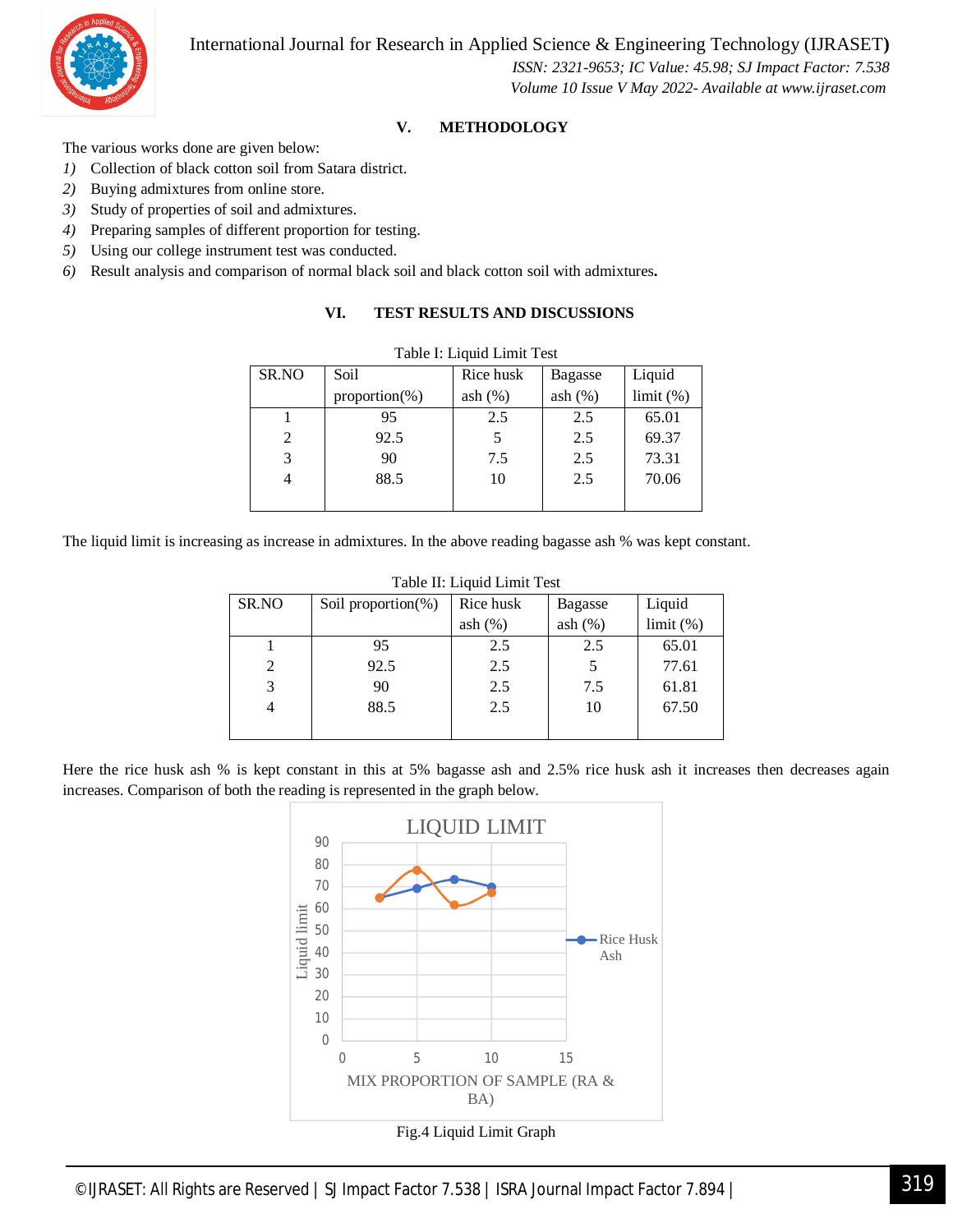

 *ISSN: 2321-9653; IC Value: 45.98; SJ Impact Factor: 7.538 Volume 10 Issue V May 2022- Available at www.ijraset.com*

| Table III i fastie milit Test |                   |          |                |         |  |
|-------------------------------|-------------------|----------|----------------|---------|--|
| SR.NO                         | Soil              | Rice     | <b>Bagasse</b> | Plastic |  |
|                               | proportion $(\%)$ | husk ash | ash(%)         | limit   |  |
|                               |                   | (% )     |                | (% )    |  |
|                               | 95                | 2.5      | 2.5            | 37.43   |  |
| 2                             | 92.5              | 5        | 2.5            | 35.60   |  |
| 3                             | 90                | 7.5      | 2.5            | 36.19   |  |
|                               | 88.5              | 10       | 2.5            | 37.75   |  |
|                               |                   |          |                |         |  |
|                               |                   |          |                |         |  |

| Table III Plastic limit Test |
|------------------------------|
|------------------------------|

The Plastic limit reading is fluctuating as increase in admixtures. In the above reading bagasse ash % was kept constant

| 1 0010 1 1 . 1 100010 1111111 1 001 |                   |            |            |           |  |
|-------------------------------------|-------------------|------------|------------|-----------|--|
| SR.NO                               | Soil              | Rice husk  | Bagasse    | Plastic   |  |
|                                     | proportion $(\%)$ | ash $(\%)$ | ash $(\%)$ | limit (%) |  |
|                                     |                   |            |            |           |  |
|                                     |                   |            |            |           |  |
|                                     | 95                | 2.5        | 2.5        | 37.43     |  |
| $\overline{2}$                      | 92.5              | 2.5        | 5          | 30.07     |  |
|                                     |                   |            |            |           |  |
| 3                                   | 90                | 2.5        | 7.5        | 36.01     |  |
|                                     |                   |            |            |           |  |
| 4                                   | 88.5              | 2.5        | 10         | 36.48     |  |
|                                     |                   |            |            |           |  |
|                                     |                   |            |            |           |  |
|                                     |                   |            |            |           |  |

Table IV: Plastic limit Test

Here the rice husk ash % is kept constant as we can see in higher % of admixture there is minor difference in the value Comparison of both the reading is represented in the graph below.



Fig.5 Plastic Limit Graph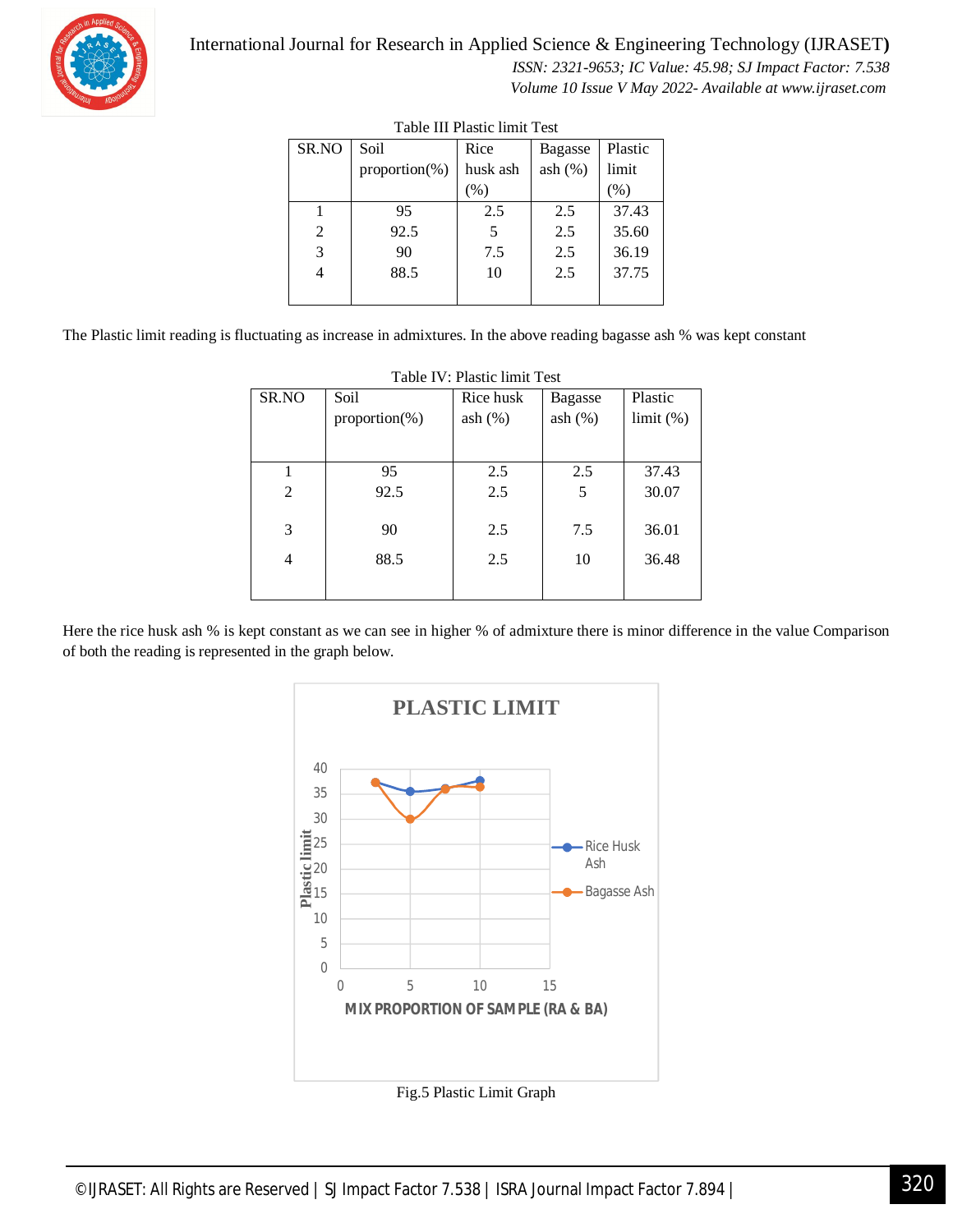

 *ISSN: 2321-9653; IC Value: 45.98; SJ Impact Factor: 7.538 Volume 10 Issue V May 2022- Available at www.ijraset.com*

| $1000 \times 0.0111118460$ $11111$ |                   |        |         |           |  |
|------------------------------------|-------------------|--------|---------|-----------|--|
| SR.NO                              | Soil              | Rice   | Bagasse | Shrinkage |  |
|                                    | proportion $(\%)$ | husk   | ash(%)  | limit (%) |  |
|                                    |                   | ash    |         |           |  |
|                                    |                   | $(\%)$ |         |           |  |
|                                    | 95                | 2.5    | 2.5     | 81.09     |  |
| 2                                  | 92.5              | 5      | 2.5     | 81.65     |  |
| 3                                  | 90                | 7.5    | 2.5     | 77.5      |  |
| 4                                  | 88.5              | 10     | 2.5     | 70.32     |  |
|                                    |                   |        |         |           |  |

Table V:Shrinkage limit Test

From the shrinkage reading we can see at 5% rice husk ash and 2.5% bagasse ash the reading is maximum. In the above reading bagasse ash % was kept

| SR.NO          | Soil              | Rice | <b>Bagasse</b> | Shrinkage |
|----------------|-------------------|------|----------------|-----------|
|                | $proportion(\% )$ | husk | ash $(\%)$     | limit (%) |
|                |                   | ash  |                |           |
|                |                   | (% ) |                |           |
|                |                   |      |                |           |
|                |                   |      |                |           |
| 1              | 95                | 2.5  | 2.5            | 81.09     |
| $\overline{2}$ | 92.5              | 2.5  | 5              | 81.24     |
| 3              | 90                | 2.5  | 7.5            | 83.83     |
| 4              | 88.5              | 2.5  | 10             | 81.90     |
|                |                   |      |                |           |
|                |                   |      |                |           |

From the above reading the shrinkage limit in not showing much difference when bagasse ash % is increased below is the comparison of both the data.

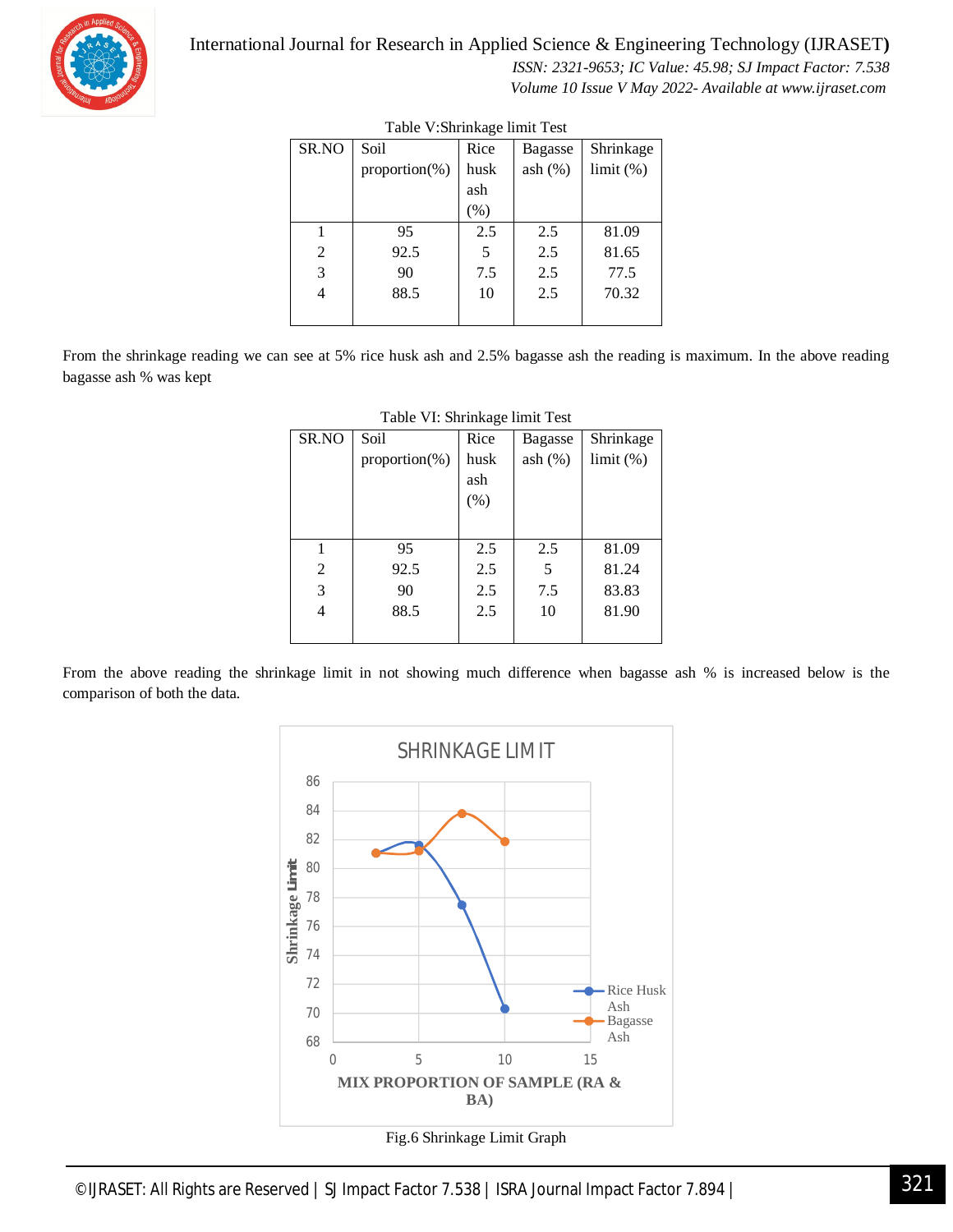

 *ISSN: 2321-9653; IC Value: 45.98; SJ Impact Factor: 7.538 Volume 10 Issue V May 2022- Available at www.ijraset.com*

| SR.NO          | Soil<br>proportion $(\%)$ | Rice<br>husk ash<br>(% ) | Bagasse<br>ash(%) | <b>UCS</b><br>(KN/m2) |
|----------------|---------------------------|--------------------------|-------------------|-----------------------|
|                | 95                        | 2.5                      | 2.5               | 41.25                 |
| 2              | 92.5                      | 5                        | 2.5               | 12.654                |
| 3              | 90                        | 7.5                      | 2.5               | 27.648                |
| $\overline{4}$ | 88.5                      | 10                       | 2.5               | 27.648                |
|                |                           |                          |                   |                       |

From the above reading the maximum unconfined compressive strength value is achieved. In the above sample data bagasse ash is kept constant.

| Tuole This encommed compressive strength Test |                   |            |                |            |
|-----------------------------------------------|-------------------|------------|----------------|------------|
| SR.NO                                         | Soil              | Rice husk  | <b>Bagasse</b> | <b>UCS</b> |
|                                               | proportion $(\%)$ | ash $(\%)$ | ash $(\%)$     | (KN/m2)    |
|                                               |                   |            |                |            |
|                                               |                   |            |                |            |
|                                               | 95                | 2.5        | 2.5            | 41.25      |
| 2                                             | 92.5              | 2.5        | 5              | 12.654     |
|                                               |                   |            |                |            |
| 3                                             | 90                | 2.5        | 7.5            | 13.734     |
| 4                                             | 88.5              | 2.5        | 10             | 11.62      |
|                                               |                   |            |                |            |
|                                               |                   |            |                |            |

#### Table VIII: Unconfined compressive strength Test

Here also we can see at 2.5% rice husk ash and 2.5% bagasse ash UCS value is maximum, but as further increase in % of admixture the value decreases. Below is the graph representation of the readings.

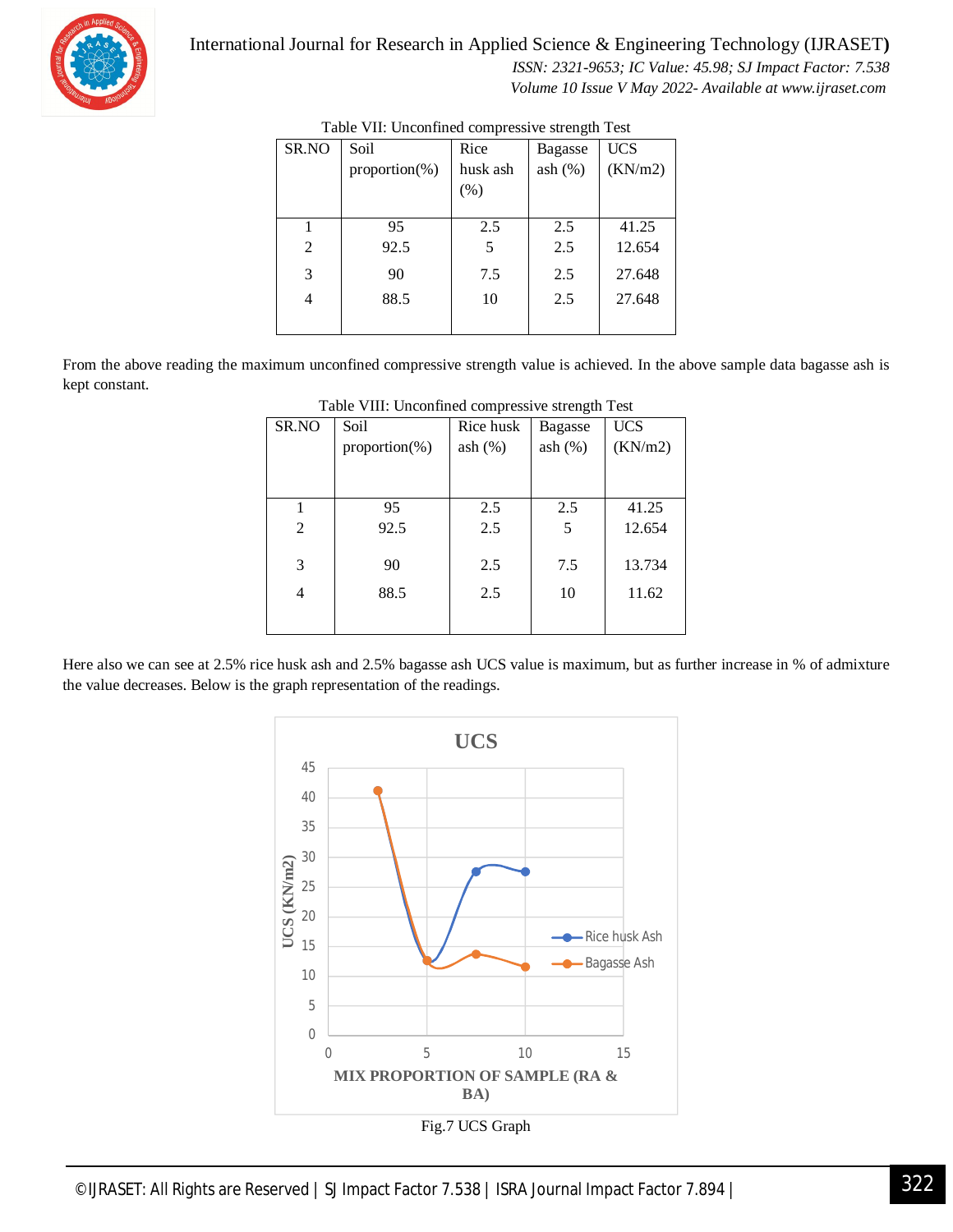

 *ISSN: 2321-9653; IC Value: 45.98; SJ Impact Factor: 7.538 Volume 10 Issue V May 2022- Available at www.ijraset.com*

| 1400  |                   |          |                |            |  |
|-------|-------------------|----------|----------------|------------|--|
| SR.NO | Soil              | Rice     | <b>Bagasse</b> | <b>CBR</b> |  |
|       | proportion $(\%)$ | husk ash | ash(%)         |            |  |
|       |                   | (% )     |                |            |  |
|       |                   |          |                |            |  |
|       | 95                | 2.5      | 2.5            | 12.1       |  |
| 2     | 92.5              | 5        | 2.5            | 16         |  |
| 3     | 90                | 7.5      | 2.5            | 10.8       |  |
| 4     | 88.5              | 10       | 2.5            | 9.8        |  |
|       |                   |          |                |            |  |
|       |                   |          |                |            |  |

In the above result, the CBR value is 12.1 at 2.5% of both the admixtures. Bagasse ash is kept constant in the above sample.

|       |                   | ັ        |                |            |
|-------|-------------------|----------|----------------|------------|
| SR.NO | Soil              | Rice     | <b>Bagasse</b> | <b>CBR</b> |
|       | proportion $(\%)$ | husk ash | ash(%)         |            |
|       |                   | (% )     |                |            |
|       |                   |          |                |            |
|       |                   |          |                |            |
|       | 95                | 2.5      | 2.5            | 12.1       |
| 2     | 92.5              | 2.5      | 5              | 11         |
| 3     | 90                | 2.5      | 7.5            | 10         |
|       | 88.5              | 2.5      | 10             | 8.2        |
|       |                   |          |                |            |
|       |                   |          |                |            |

#### Table X: California Bearing Ratio Test

Here also the reading of CBR is maximum at 2.5% of both the admixtures. Rice husk ash is kept constant in the above sample below is the graphical comparison.

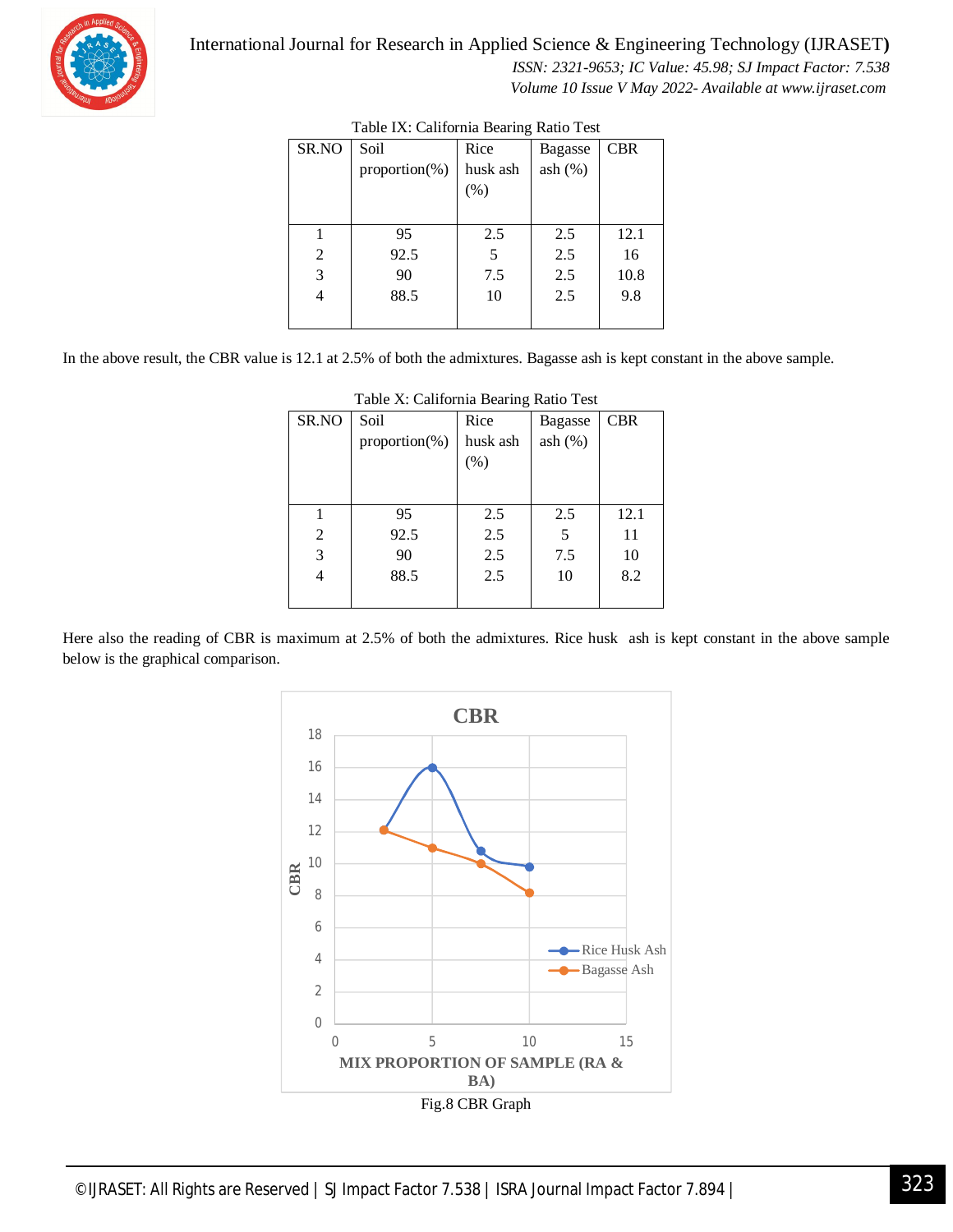

 *ISSN: 2321-9653; IC Value: 45.98; SJ Impact Factor: 7.538 Volume 10 Issue V May 2022- Available at www.ijraset.com*

| $\ldots$       |           |            |                |            |
|----------------|-----------|------------|----------------|------------|
| SR.NO          | B.C. Soil | Rice husk  | <b>Bagasse</b> | <b>MDD</b> |
|                | (% )      | ash $(\%)$ | ash(%)         | (g/cc)     |
|                |           |            |                |            |
|                |           |            |                |            |
|                |           |            |                |            |
|                | 95        | 2.5        | 2.5            | 1.002      |
| $\overline{2}$ | 92.5      | 5          | 2.5            | 1.34       |
|                |           |            |                |            |
| 3              | 90        | 7.5        | 2.5            | 1.29       |
| 4              | 88.5      | 10         | 2.5            | 1.33       |
|                |           |            |                |            |
|                |           |            |                |            |

# Table XI: Maximum Dry Density

The maximum dry density is 1.34g/cc when soil is mixed with 5% rice husk ash and 2.5% bagasse ash. Here bagasse ash is kept constant in the above sample.

| SR.NO          | Soil              | Rice husk | Bagasse | <b>MDD</b> |
|----------------|-------------------|-----------|---------|------------|
|                | $proportion(\% )$ | ash(%)    | ash(%)  | (g/cc)     |
|                |                   |           |         |            |
|                |                   |           |         |            |
|                | 95                | 2.5       | 2.5     | 1.002      |
| $\overline{2}$ | 92.5              | 2.5       | 5       | 1.23       |
|                |                   |           |         |            |
| 3              | 90                | 2.5       | 7.5     | 1.28       |
| 4              | 88.5              | 2.5       | 10      | 1.278      |
|                |                   |           |         |            |
|                |                   |           |         |            |

|  | Table XII: Maximum Dry Density |  |
|--|--------------------------------|--|
|  |                                |  |

When rice husk ash kept constant the maximum dry density is 1.28 g/cc at 7.5% bagasse ash. Below is the graphical representation of both the sample.

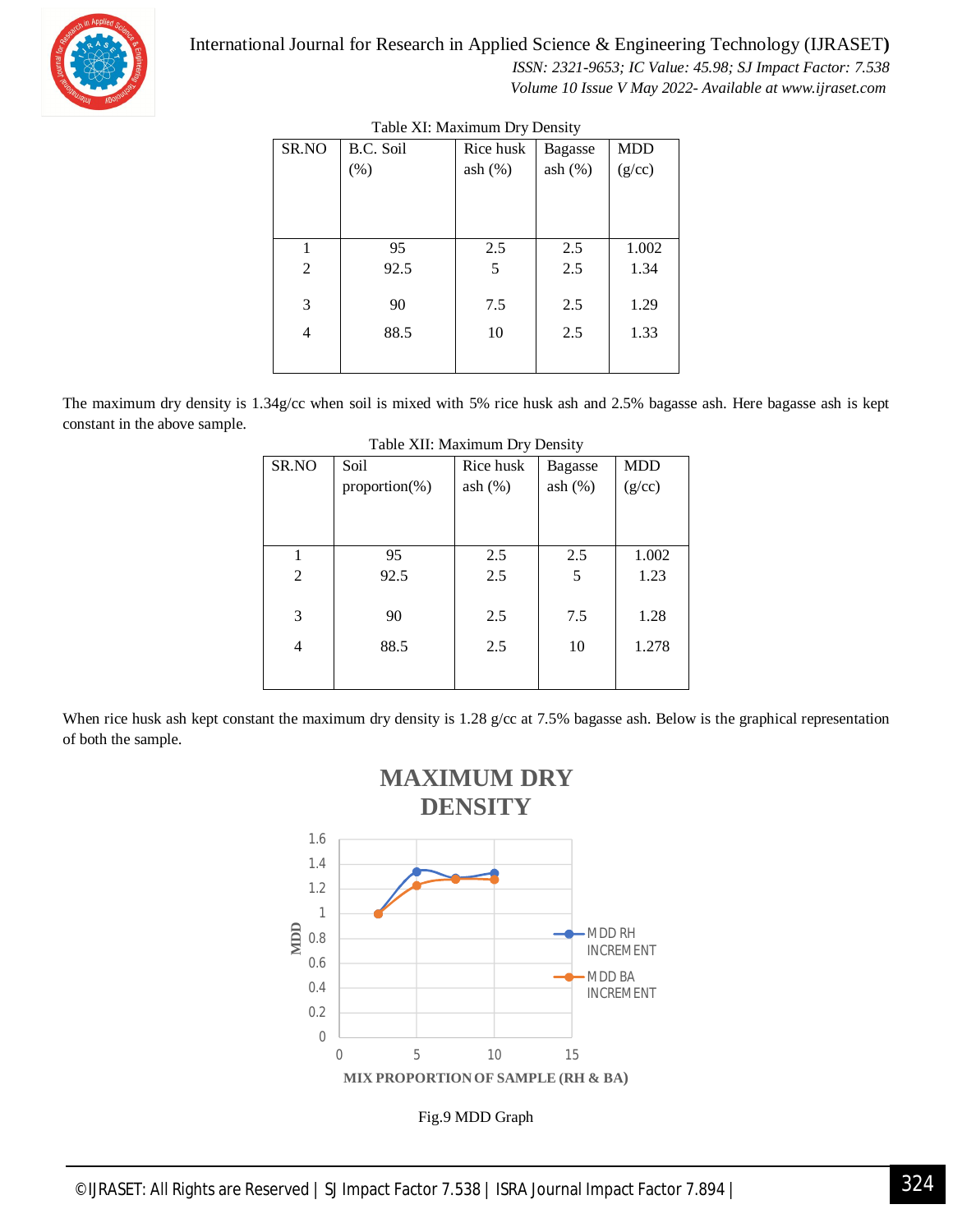

 *ISSN: 2321-9653; IC Value: 45.98; SJ Impact Factor: 7.538 Volume 10 Issue V May 2022- Available at www.ijraset.com*

# **VII. CONCLUSION**

- *A.* Significant improvements are found in the physical and strength properties of the soil with different percentage of admixtures in comparison to plain black cotton soil.
- *B.* The CBR value is found to improve by 11% on addition of 2.5% of both the admixtures.
- *C.* Maximum dry density is increased by 0.25 g/cc at 5% rice husk ash and 2.5% bagasse ash. This shows an improvement of 33%.
- D. Unconfined compressive strength of the soil increases by  $24.45 \text{ kN/m}^2$  at  $2.5\%$  of both the admixtures. This shows an improvement of 60%.
- *E.* Liquid limit decreases by 10% at 2.5% rice husk ash and 7.5% bagasse ash.
- *F.* The maximum shrinkage limit of the soil is increased by 68.83% at 2.5% rice husk ash and 7.5% bagasse ash.

#### **REFERENCES**

- [1] Sant Hitesh et.al,(2016) "Stabilization of black cotton soil with bagasse ash'', International Journal Of Engineering Research And Technology(IJERT), Vol: 4 Issue 23, 2016, pp.2278-0181
- [2] Amit S. Kharade et.al,(2016) "Waste product bagasse ash from sugar industry can be used as stabilizing material for expansion soil', International JournalResearch In Engineering And Technology(IJRET), Vol: 03 -Issue 03, 2016, PP.2321-7308
- [3] Gautam aakanshaet.al,(2018) "stabilization of black cotton soil using bagasse ash and coir fibre", International Journal Of Advance Research, Ideas And Innovation In Technology. Vol. 4,Issue 05 2018,pp. 2454-132X
- [4] Prakash jai et.al,(2017) "stabilization of black cotton soil using rice husk ash", International Journal Innovation Research In Science, Engineering And Technology. Vol. 6, Issue 07,July 2017, pp. 2347-8753
- [5] kumarakash et.al(2019) "stabilization of black cotton soil using rice husk ash and lime", International Journal Of Engineering Research And Technology(IJERT), Vol. 06, Issue 04,April 2019, pp. 2395-0072